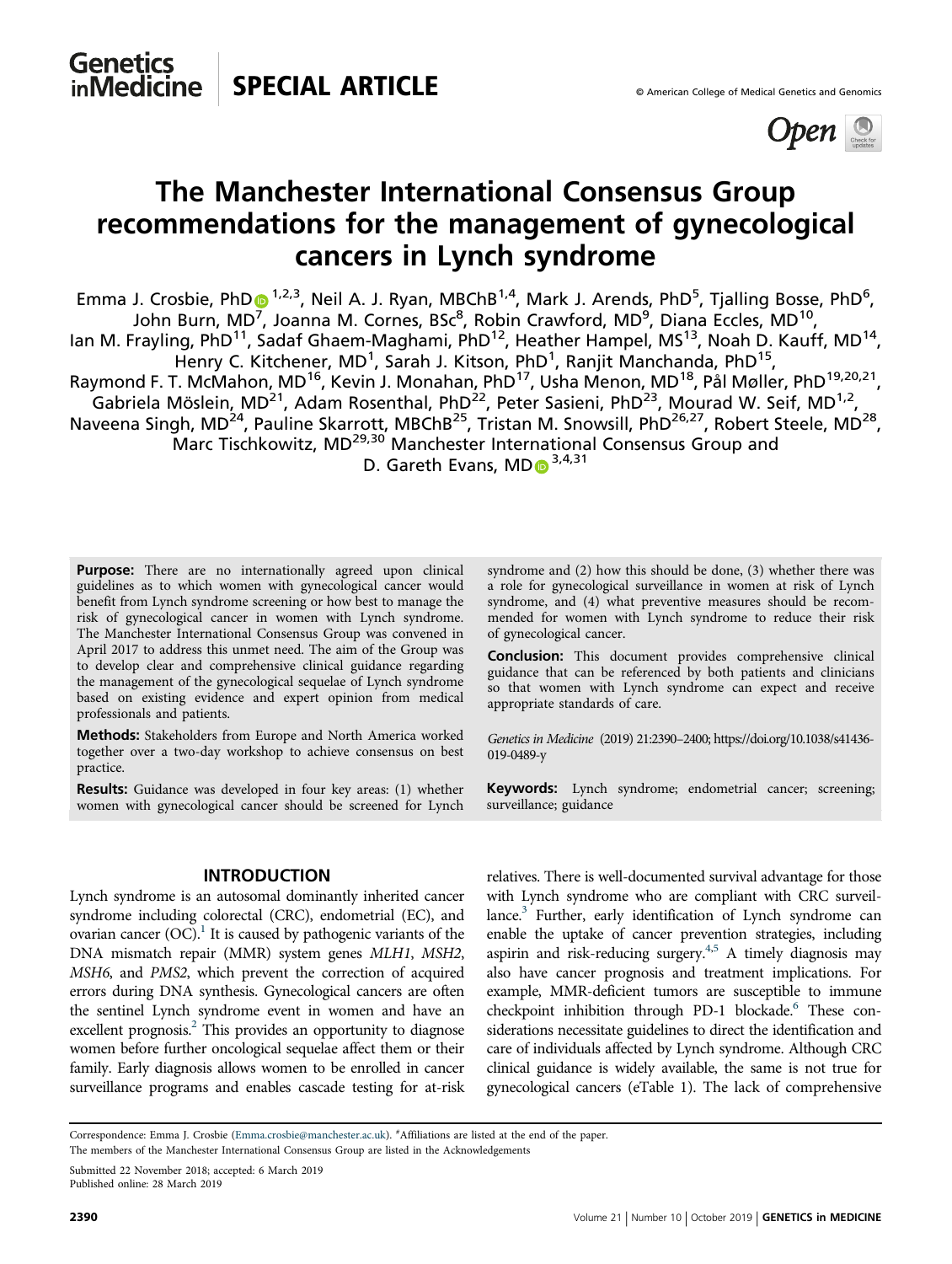guidance has led to a nonuniform approach to management of women with Lynch syndrome globally. The aim of the Manchester International Consensus Meeting was to provide the first gynecological-specific guidance for the diagnosis, prevention, and surveillance of Lynch syndrome–associated gynecological malignancies.

## The Manchester International Consensus Meeting 2017 for the management of gynecological cancers in Lynch syndrome

The meeting was held on 24–25 April 2017. Fifty stakeholders attended from across Europe and North America, including patients ( $n = 2$ ), patient support group representatives ( $n =$ 2), gynecological oncology surgeons  $(n = 12)$ , gynecology nurse specialists ( $n = 5$ ), clinical geneticists ( $n = 10$ ), genetic counselors  $(n = 2)$ , medical oncologists  $(n = 1)$ , colorectal surgeons  $(n=2)$ , gastroenterologists  $(n=1)$ , histopathologists ( $n = 10$ ), genetic pathologists ( $n = 1$ ), health economists  $(n = 1)$ , and epidemiologists  $(n = 1)$ .

Preparation for the meeting included a systematic review of the literature to identify key papers to inform discussion. A systematic review with meta-analysis was performed to provide a robust estimate of the prevalence of Lynch syndrome in women with endometrial cancer, using the methodology described in our published protocol.<sup>[7](#page-8-0)</sup> The body of literature identified through this search also enabled informed discussion regarding the comparable utility of MMR immunohistochemistry (IHC), microsatellite instability (MSI), MLH1 methylation testing, and direct germline sequencing for pathological variants of the MMR genes by next-generation sequencing (NGS) for Lynch syndrome testing (eTable 2). An identical search was conducted in parallel, substituting the Medical Subject Heading (MeSH) term "endometrial" with "ovarian." Further searches to identify evidence for risk-reducing interventions and the clinical effectiveness of gynecological surveillance in Lynch syndrome (eTable 3) were conducted. Key studies were identified by abstract review and graded according to the category of evidence they achieved (Table 1). Potential bias was assessed by two reviewers, and discrepancies settled by a third, as previously described;<sup>[7](#page-8-0)</sup> those studies with a high likelihood of bias were excluded. Papers identified through these searches were grouped according to the four clinical questions detailed in this document, and sent to the expert assigned as question lead before the meeting.

At the meeting, day 1 consisted of 11 lectures covering the prevalence of Lynch syndrome and its associated cancer risks, the patient's perspective, the process of developing clinical guidance, lessons learned from the colorectal community, current diagnostic technologies, and methods of gynecological surveillance. These lectures provided a critical review of the studies identified through the systematic searches described above and had the purpose of providing the consensus group with up-to-date evidence on which to base its recommendations. Participation was encouraged when assessing the quality of the available evidence during the lectures.

## CROSBIE et al. **SPECIAL ARTICLE**

|  |  |  |  | Table 1 Grading of evidence |
|--|--|--|--|-----------------------------|
|--|--|--|--|-----------------------------|

Grading of evidence

| Category of evidence                          | Grading of evidence   |   |  |
|-----------------------------------------------|-----------------------|---|--|
|                                               | Traditional Guideline |   |  |
| Meta-analysis of randomized controlled trials | la                    | A |  |
| Randomized controlled trials                  | Ib                    | А |  |
| Well-designed and controlled study without    | $\mathsf{II}$ a       | B |  |
| randomization                                 |                       |   |  |
| Well-designed quasi-experimental study        | IIb                   | R |  |
| Nonexperimental descriptive study             | Ш                     | R |  |
| Expert opinion                                | IV                    |   |  |

The second day rotated delegates through working groups focused on screening for Lynch syndrome in gynecological cancer, diagnostic methods for such screening, the role of risk-reducing surgery and gynecological surveillance. Each group benefited from multidisciplinary health-care professional and lay representation. Topics were debated until an agreed statement could be reached. The precise wording of these statements was decided through careful deliberation until unanimous agreement was confirmed by a show of hands. Once all delegates had rotated through the four focus groups, a final forum enabled group chairpersons to feed back where consensus had been reached. A further show of hands was required for individual statements to reach this consensus document. The document was written and edited by the expert writing group and circulated through all authors until each recommendation was ratified. The levels of recommendation are shown in Table [2](#page-2-0).

## Question 1: Should women with gynecological cancer be screened for Lynch syndrome? (Box 1)

One in 279 of the general population carry pathogenic variants in one of the MMR genes, of which the vast majority are unaware[.8](#page-8-0) Approximately 1 in 30 CRCs are Lynch syndrome associated.<sup>[9](#page-8-0)</sup> The proportion of ECs that are Lynch syndrome associated is around 1 in 30, but estimates are based on small studies hampered by methodological limitations. The largest of these  $(n > 300)$  are shown in eTable 2.

Current UK guidance from the National Institute for Health and Care Excellence (NICE) supports the universal screening of CRC for Lynch syndrome.[10](#page-8-0) Given similar rates of Lynch syndrome in EC and CRC, and the potential to reduce mortality through colorectal surveillance and cascade testing of relatives, the Consensus Group strongly recommends that women with EC should also be screened for Lynch syndrome.

Restricting screening to those with a higher pretest probability of Lynch syndrome (e.g., younger patients) is likely to reduce the resource burden, although at the cost of missing more Lynch syndrome cases. One study found only 25% of IHC MMR-deficient tumors were in women <50 years.<sup>[11](#page-8-0)</sup> Hampel et al. found 20% of proven Lynch cases presented  $>60$  years.<sup>[12](#page-8-0)</sup> While older patients may have a lower risk of Lynch syndrome, and less potential to benefit from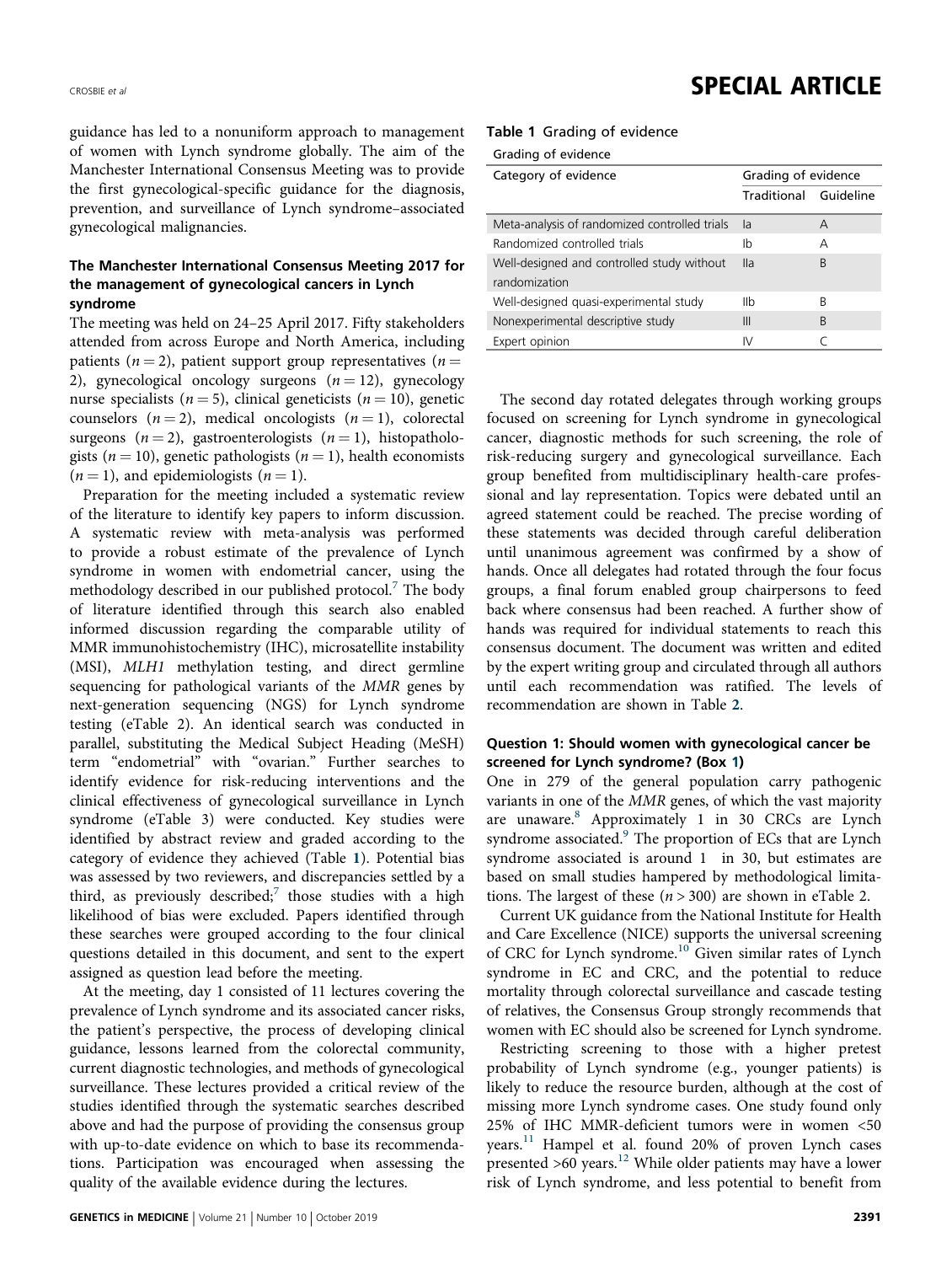## <span id="page-2-0"></span>SPECIAL ARTICLE  $\overline{C}$

### Table 2 Levels of recommendation

| Level     | Description                                   | Rationale                                                            |
|-----------|-----------------------------------------------|----------------------------------------------------------------------|
| Strongly  | Patients should expect this level of care     | Unanimous agreement from the consensus members. Level of evidence is |
| recommend |                                               | thought to be sufficient to make this recommendation.                |
| Recommend | Care providers and stakeholders should aim to | Unanimous agreement from the consensus members. Level of evidence is |
|           | provide this level of care                    | supports the recommendation but is not conclusive.                   |
| Neutral   | Care providers and stakeholders may wish to   | No unanimous agreement and evidence inconclusive.                    |
|           | provide this service                          |                                                                      |

**Box 1.** Consensus recommendations for screening women with gynecological cancer for Lynch syndrome

Where resources are available, the Consensus Group strongly recommends universal screening of endometrial cancer for Lynch syndrome (grade B).

Where resources are restricted, the Consensus Group strongly recommends screening for Lynch syndrome in endometrial cancer where

•Women are diagnosed at 60 years of age or younger (grade B).

•Women diagnosed at any age have one or more of the following risk factors: a personal history of metachronous or synchronous Lynch syndrome–associated cancer, a first-degree relative with Lynch syndrome–associated cancer at 60 years of age or younger, pathological features strongly suggestive of a Lynch syndrome–associated cancer (grade B).

The Consensus Group recommends screening for Lynch syndrome in ovarian cancer where

•Women are diagnosed at 50 years of age or younger (grade C).

•Women diagnosed at any age have nonserous and nonmucinous histology (grade C).

risk-reducing measures, they may also have younger relatives who could benefit from the identification of family pathogenic variants. Further, targeted screening has its own challenges, particularly that screening is not conducted despite being indicated.

Amsterdam-II and Bethesda criteria are family history–based prediction tools designed to target Lynch syndrome screening in CRC. Extrapolation of these tools to EC has shown specificity of 61% and 49% for Amsterdam-II and Bethesda criteria, respectively.<sup>[13](#page-8-0)</sup> Newer prediction tools,  $MMRpredict<sub>1,26</sub>, MMRpro, and PREMM<sub>5</sub>, have increased$ sensitivity and specificity. $14-16$  $14-16$  $14-16$  However, they rely on accurate family self-reported history being recorded by the clinician. A quality-controlled family history is time consuming, outside the scope of many busy clinical settings, and does not meet the specificity or sensitivity needed for a first-line test to identify  $MMR$  pathogenic variant carriers,<sup>[17](#page-8-0)</sup> however, in the absence of tumor material, such prediction models can be useful to guide germline testing.

Restricting Lynch syndrome screening to tumors with certain pathological phenotypes, for example endometrioid or clear cell morphology, tumors of the lower uterine segment, and those with heavy infiltrates of tumor-associated Tlymphocytes, has not been tested prospectively as a means to direct Lynch syndrome screening.<sup>[18](#page-8-0)</sup> A low body mass index (BMI) increases the likelihood of Lynch syndrome being the underlying cause in EC.<sup>[19](#page-8-0)</sup> In CRC, restricting screening for Lynch syndrome to certain high-risk pathological features is not sufficiently sensitive.<sup>20</sup>

With regard to Lynch syndrome–associated OC, there is minimal evidence to guide clinical care. A single-center study found 21% of nonserous epithelial OC to be MMR deficient by IHC.<sup>[21](#page-8-0)</sup> Lynch syndrome-associated OC is predominantly endometrioid, presenting at an earlier age and stage than sporadic OC, with improved survival rates. $^{22}$  $^{22}$  $^{22}$  Lynch syndrome is found in 7% of women with synchronous EC and  $OC^{23}$  $OC^{23}$  $OC^{23}$ Many professional organizations now recommend testing all epithelial OC patients for BRCA1/2 pathological variants.<sup>[24,25](#page-8-0)</sup> Given the similar cumulative risk of OC in Lynch syndrome, testing premenopausal women with epithelial OC for both BRCA1/2 and Lynch syndrome is appropriate. This is even more persuasive in an era of panel gene testing where there is no additional cost to add more genes.

There is no evidence to support a link between Lynch syndrome and other gynecological cancers, neither myometrial, nor squamous cancers of the vulva, vagina, or cervix, in which the most important etiological driver is persistent infection with high-risk human papillomavirus (HPV). Thus screening for Lynch syndrome in women affected by cancers of the lower genital tract is not recommended, with the exception of (HPV-independent) endocervical adenocarcinomas, given the difficulty of distinguishing them from lower uterine segment endometrial cancers.<sup>[26](#page-8-0)</sup>

## Question 2: How should women with gynecological cancer be screened for Lynch syndrome? (Box 2)

Screening women with gynecological cancer for Lynch syndrome is a multidisciplinary responsibility. Health-care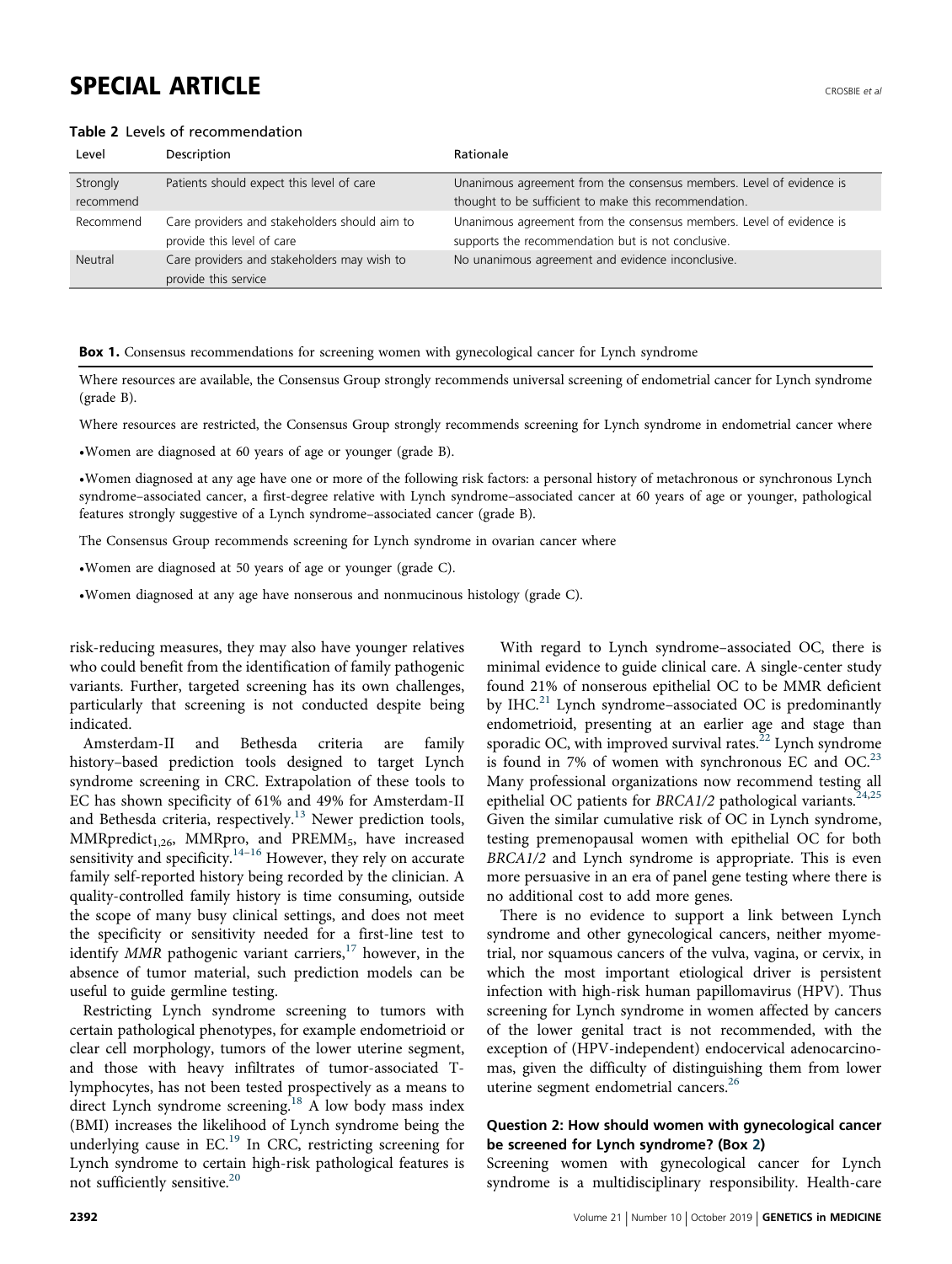## CROSBIE et al. **SPECIAL ARTICLE**

#### Box 2. Consensus recommendations for the methodology used to screen women with gynecological cancer for Lynch syndrome

The Consensus Group strongly recommends that quality-assured processes for the identification, screening, and reporting of tests for Lynch syndrome are piloted and audited before they are implemented at a local level (grade B).

The Consensus Group strongly recommends that tumor MMR or MSI status is used to identify women for germline MMR testing. There is no evidence to advocate MSI over MMR immunohistochemistry or vice versa (grade B).

Where MMR immunohistochemistry is performed, the Consensus Group recommends testing for all four MMR proteins using formalinfixed paraffin-embedded biopsy or resected tumor specimens (grade B).

The Consensus Group strongly recommends that immunohistochemistry testing is tightly regulated and protocol-driven to ensure interpretable, quality-assured results that can be understood by nonspecialist clinicians (grade C).

Where MLH1 protein loss is identified or initial screen suggests microsatellite instability high (MSI-H), the Consensus Group *recommends* the use of promoter methylation-specific PCR to identify probable cases of MLH1 silencing and therefore further filter the number of samples requiring NGS, while noting that a small proportion of such cases are due to constitutional methylation or pathogenic variants involving MLH1 (grade B). BRAF immunohistochemistry or sequencing cannot be used as a proxy for somatic MLH1 hypermethylation in gynecological cancers (grade B).

For ovarian cancer, the Consensus Group strongly recommends somatic NGS on formalin-fixed paraffin-embedded or fresh frozen tumor tissue of nonmucinous invasive epithelial tumors, which should include BRCA1/2 and Lynch syndrome genes (grade B/C).

The Consensus Group strongly recommends that explicit patient consent is sought before germline testing (grade C).

The Consensus Group strongly recommends appropriate referral pathways are established with Clinical Genetics before screening is initiated. This includes those with a positive triage test who are negative for a germline Lynch syndrome pathogenic variant (grade B/C).

Where tumor tests suggest Lynch syndrome but there is no Lynch syndrome–associated pathogenic variant on germline NGS, the Consensus Group recommends that clinicians seek to establish the existence of other somatic or germline pathogenic variants, such as biallelic MuTYH, POLE, and/or double somatic MMR pathogenic variants, which may have prognostic implications (grade B).

All recommendations are based on current technology. As this evolves so should clinical practice.

systems require robust procedures for quality-assured tumor testing and communication of results. Tissue analysis to triage women for Lynch syndrome testing highlights the potential of having Lynch syndrome rather than diagnosing it. Furthermore, identifying MMR-defective status provides important prognostic information and can direct, for example, immu-notherapy treatment strategies.<sup>[27](#page-8-0)</sup> Thus, MMR IHC/MSI testing should form part of standard patient care and prior consent is not required. When germline testing is recommended, informed consent should be sought and patients are entitled to receive specialist counseling.

Four options were explored for the initial screening of tumor samples for Lynch syndrome: MSI, IHC with methylation testing, MSI with IHC and/or methylation testing, and germline NGS (Fig. [1](#page-4-0)). NGS is the gold standard for identifying somatic pathogenic variants in MMR genes; there remain challenges in working with formalin-fixed paraffin-embedded tumor samples, but performance of NGS on such samples is improving.<sup>[28](#page-8-0)</sup> It should be noted that exon panel NGS will not identify MLH1 silencing due to methylation.<sup>[29](#page-8-0)</sup> Sequencing of PMS2 is problematic due to the presence of numerous pseudogenes.<sup>[30](#page-8-0)</sup> NGS is expensive and many hospitals have limited access to it. Thus most studies and current clinical practice employ a screening triage with the use of IHC and/or MSI before germline NGS and large rearrangement testing (eTable 2).

There is good concordance between MSI and IHC analysis.[31](#page-8-0),[32](#page-8-0) Where there is discordance this may, for example, reflect MSI secondary to POLE pathogenic variants, heterogeneity of MMR loss within the tumor, or microsatellite stable (MSS) MSH6 or PMS2 loss.<sup>[32,33](#page-8-0)</sup> The first is important because POLE pathogenic variants have prognostic implications; the last because MSI triage may miss Lynch syndrome cases due to  $MSH6$  pathogenic variants.<sup>[34](#page-8-0)</sup> For IHC, sensitivity and specificity range between 86–100% and 48–67%, respectively.<sup>[19](#page-8-0),[35](#page-8-0),[36](#page-8-0)</sup> For MSI, sensitivity and specificity are similar at  $77-100\%$  and  $38-81\%$  (refs.  $19,35,36$  $19,35,36$ ). Where there is a strong family history and where EC/OC presents under the age of 50 years with normal IHC and/or MSI, there is still an argument for definitive NGS. $37$  Investigations should be performed in an agreed stepwise and protocol-driven manner.<sup>[10](#page-8-0)</sup>

IHC analysis has the advantage of identifying the specific protein that has been lost, thus indicating the potentially mutated gene. Furthermore, some pathogenic variants in MSH6 have been shown to associate with tumor MSS.<sup>[38](#page-8-0)</sup> The identification of MLH1 protein loss enables methylation analysis, which can exclude women with somatic MLH1 loss from unnecessary NGS.<sup>[38](#page-8-0)</sup> Methylation-specific polymerase chain reaction (PCR) is simple and cost-effective, however validation work has been almost exclusively in the CRC population.[39,40](#page-8-0) Methylation-specific PCR is not widely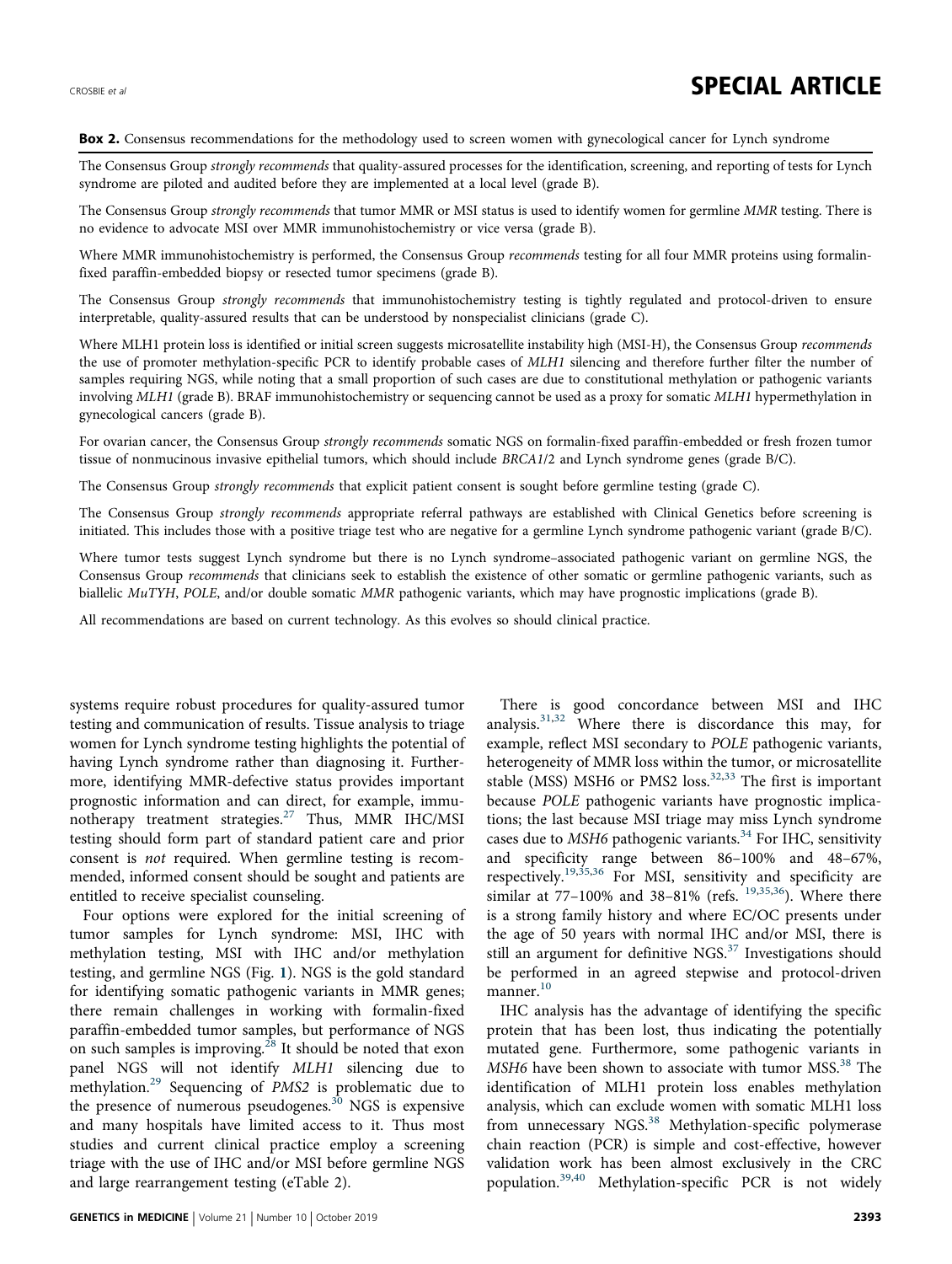## <span id="page-4-0"></span>SPECIAL ARTICLE AND RESIDENCE CROSSES AND RECONNECTED AND RECONNECTED AND RECONNECTED AND RECONNECTED AND RECONNECTED AND RECONNECTED AND RECONNECTED AND RECONNECTED AND RECONNECTED AND RECONNECTED AND RECONNECTED AND RECO



Fig. 1 Proposed diagnostic schema of endometrial cancer screening for Lynch syndrome. Consent should be sought from the patient before germline testing. <sup>#</sup>We recognize the possibility of using a two protein screen using PMS2 and MSH6 initially, however the evidence base is not definitive. \*If only microsatellite testing used without immunohistochemistry then all those found to be MSI-H should either be further triaged with methylation testing or undergo direct germline analysis. IHC immunohistochemistry, MSI-H microsatellite instability high, MSI-L microsatellite instability low, MMR mismatch repair, MSS microsatellite stable.

available, with only specialist laboratories offering this test. The molecular mechanism for the strong association of BRAF variant with CRC harboring somatic MLH1 hypermethylation is incompletely understood but appears to be tissue/tumorspecific; unlike algorithms in use for CRC, BRAF immunohistochemistry or sequencing cannot be used as a proxy for somatic MLH1 hypermethylation in gynecological cancers, as oncogenic  $BRAF$  variants occur so rarely in these.<sup>41</sup> Therefore, moving straight to germline NGS on the basis of IHC MLH1 loss is also an option, although an expensive one.

The MMR proteins form heterodimers, with MLH1 pairing with PMS2 and MSH2 pairing with MSH6. These proteins are unstable in their unpaired state, and while MLH1 and MSH2 can form stable heterodimers with other proteins, PMS2 and MSH6 can only dimerize with MLH1 and MSH2 respectively. It has therefore been proposed that IHC analysis can be performed by testing only two of the four MMR proteins, PMS2 and MSH6, because loss of MLH1 and MSH2 leads to loss of their heterodimer partner (PMS2 and MSH6 respectively).<sup>[42](#page-8-0)</sup> However, the accuracy of this system is unproven in gynecological cancers. $43$  The interpretation of stained slides requires an experienced senior clinician, and IHC more frequently needs to be repeated due to unin-terpretable staining patterns in EC compared with CRC.<sup>[44](#page-8-0)</sup> Furthermore, the effect of neoadjuvant treatment on tissue analysis for MMR dysfunction has not been defined in EC.<sup>[45](#page-8-0)</sup> A reporting proforma is shown in eFigure 1. The continuing use of tightly regulated and high quality IHC protocols should be assured by laboratory participation in a national or international external quality assurance scheme that covers both IHC methods and interpretation.

A testing strategy using IHC and MLH1 methylation is likely to be more cost-effective than strategies using MSI testing (because MLH1 methylation must be conducted on all MSI tumors) and strategies not using MLH1 methylation (because methylation testing is cheaper than NGS and excludes a significant proportion of sporadic cases). Documented IHC results can also help interpret NGS results.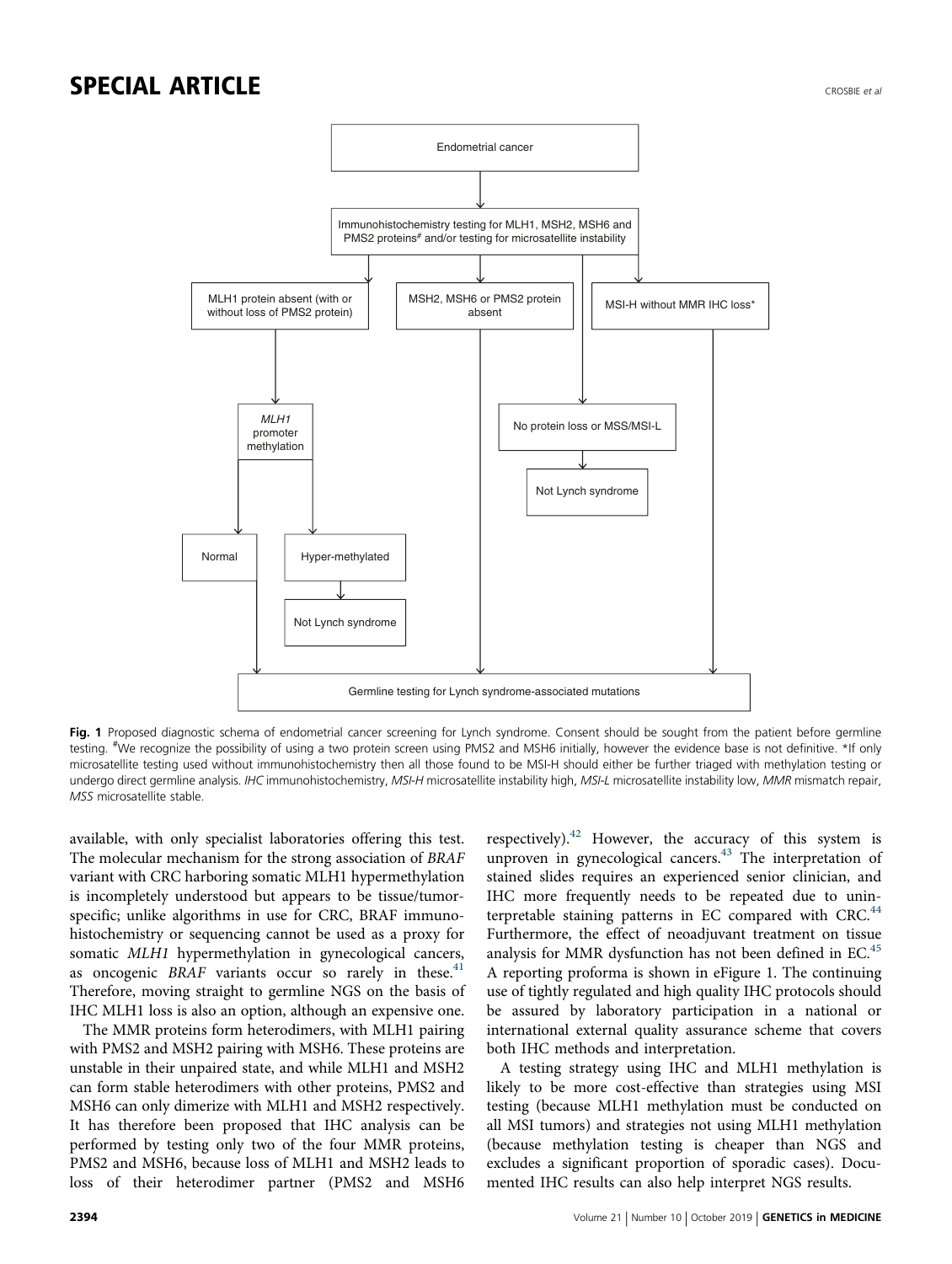#### Box 3. Consensus recommendations for gynecological surveillance in women at risk of Lynch syndrome

The Consensus Group strongly recommends that all women be informed of their MMR pathogenic variant-specific risk of gynecological cancer, specifically endometrial and ovarian cancer, interpreted in the context of their family history (grade C).

The Consensus Group recommends that women at risk of Lynch syndrome who have not experienced gynecological cancer undergo optional annual review from the age of 25 with an appropriate clinician to discuss red flag symptoms for endometrial and ovarian cancer, $a$ and where contraceptive and fertility needs are raised. A gynecological referral should be made if there is a specific need (grade C).

The Consensus Group does not recommend invasive gynecological surveillance in MMR pathogenic variant carriers (grade C), due to insufficient evidence that this improves outcomes over symptom awareness and urgent investigation of red flag symptoms. The Consensus Group strongly recommends further research in this area be prioritized by funding bodies. Furthermore, where good quality endometrial cancer surveillance programs already exist, systematic collection of cancer outcomes should be undertaken.

The Consensus Group strongly recommends that women participate in routine cervical screening in line with local cervical screening programs (grade A).

<sup>a</sup>Red flag symptoms of gynecological cancer include abnormal bleeding, weight loss, bloating, change in bowel habit, recurrent urinary symptoms, and abdominal pain. $50$ 

### Question 3: Is there a role for gynecological surveillance in women at risk of Lynch syndrome? (Box 3)

Many female MMR pathogenic variant carriers opt to undergo gynecological surveillance in lieu of, or whilst awaiting, risk-reducing surgery. The aim of surveillance is to detect premalignant disease or early stage cancer, with the ultimate aim of improving morbidity and mortality from the malignant gynecological sequelae of Lynch syndrome.

The data relating to gynecological surveillance in Lynch syndrome are generally of low quality, with single-center, retrospective studies predominating (eTable 3). Some studies show benefit and others show no benefit of gynecological surveillance in the early detection of endometrial cancer.<sup>46</sup> Survival data are limited and mortality data are lacking. However, both preinvasive (atypical hyperplasia) and stage 1 disease have been diagnosed in asymptomatic women undergoing EC surveillance (eTable 3). One study found that women who were not under surveillance were more likely to die from their EC than those in surveillance, although this did not reach statistical significance. In addition, three cancers were "missed" in the surveillance group.<sup>[47](#page-9-0)</sup> Another found a high proportion of interval ECs in women undergoing surveillance  $(6/13)$  (ref.  $48$ ). It is important to note that EC survival rates in women with Lynch syndrome are extremely good, with 10-year survival of 98% in those undergoing surveillance;<sup>[3](#page-8-0)</sup> comparative data for LS-EC in women not undergoing surveillance are not available.

The Consensus Group acknowledged that ultrasonography, biopsy, and hysteroscopy could detect EC and premalignant pathological abnormalities. However, there is no evidence that this leads to a stage shift or improved survival in women with Lynch syndrome–associated EC. Furthermore, many patients identified during gynecological surveillance are symptomatic of endometrial pathology (eTable 3). Patient representatives in the Group were strong advocates of gynecological surveillance as a means of regular review and reassurance. Therefore the Consensus Group supported a discussion with individual women as to whether they would wish an annual appointment to undergo detailed symptom inquiry, a rediscussion regarding the option for risk-reducing hysterectomy and bilateral salpingooophorectomy and the timing of this, as well as a holistic review of a woman's contraceptive and fertility needs, and advice regarding cancer risk-reducing behaviors. Women with red flag symptoms of gynecological cancer, including abnormal bleeding, weight loss, bloating, change in bowel habit, recurrent urinary symptoms, and abdominal pain should undergo targeted investigations for gynecological pathology[.49,50](#page-9-0) The Consensus Group was strongly supportive of the need for rapid access facilities being available for women with Lynch syndrome and that suspicious symptoms or signs of malignant gynecological disease should not await routine review in clinic.

Regarding OC, there is currently insufficient evidence that surveillance is of benefit.<sup>46</sup> Large randomized controlled trials (RCTs) of general population screening for OC through ultrasound scanning (USS) or multimodal screening (CA125 analyzed by an algorithm as a first-line test, followed by reflex USS) have so far failed to demonstrate a statistically significant mortality benefit.<sup>[51,52](#page-9-0)</sup> However, screening in highrisk BRCA1/2 pathogenic variant carriers with 4-monthly CA125 analyzed by an algorithm and reflex USS does lead to a stage shift in the disease detected; whether this translates into mortality benefit has yet to be established.<sup>[53](#page-9-0)</sup> Extrapolation of OC screening research to the LS population is limited by the known biological differences between LS-associated and sporadic/BRCA1/2-associated OC.<sup>[54](#page-9-0)</sup>

Whilst there is true equipoise in the literature, high quality research regarding the value of gynecological surveillance in Lynch syndrome could be performed. The options for study design could include a cluster RCT or a centralized repository for routine data collection from local surveillance programs. Studies should be adequately powered to determine whether surveillance picks up earlier disease with benefits for patient outcomes, as well as assessing its psychological impact and cost-effectiveness.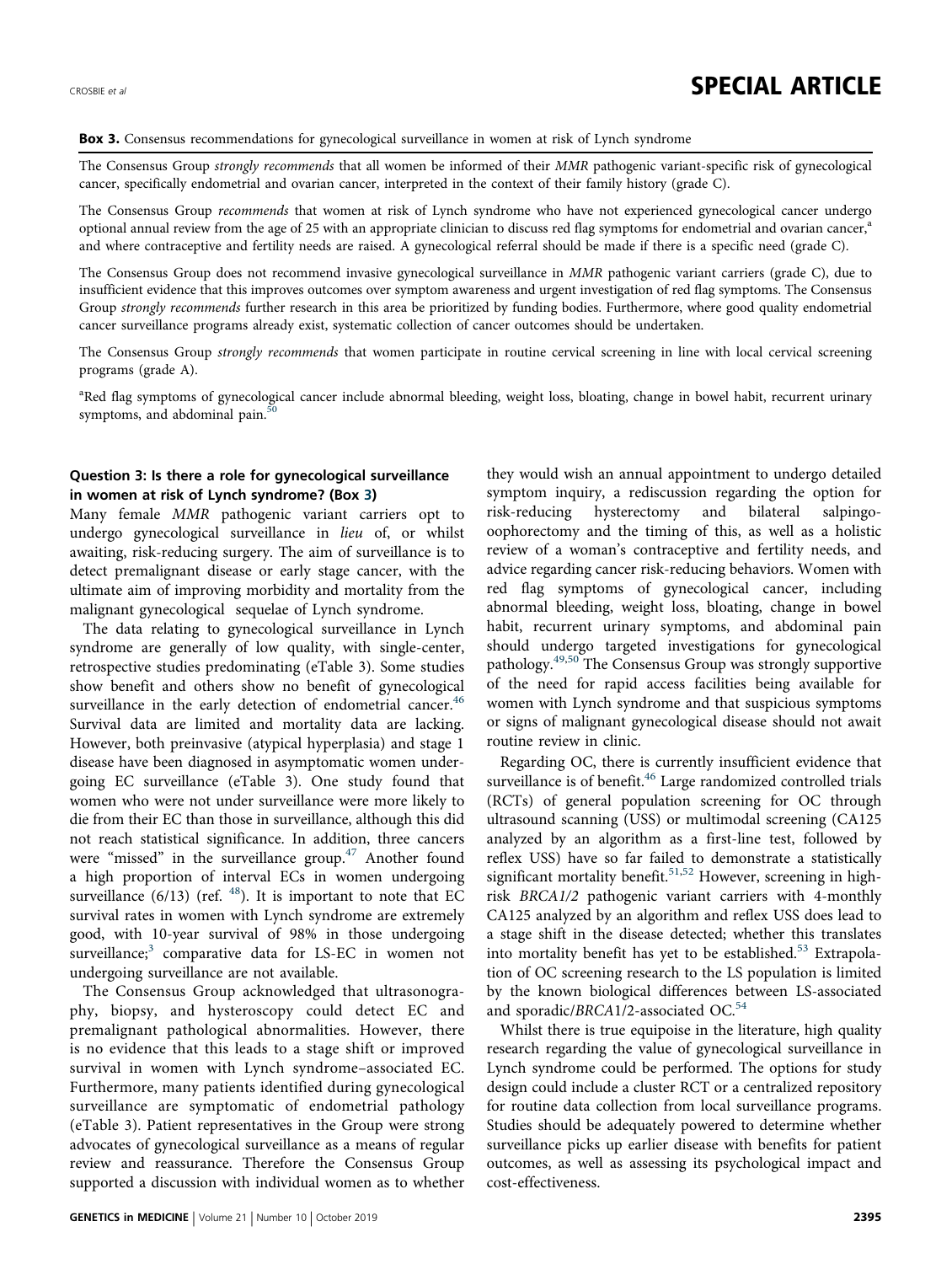# SPECIAL ARTICLE AND RESIDENCE AND RESIDENCE AND RECONNECTED AND RECONNECTED AND RECONNECTED AND RECONNECTED AND RECONNECTED AND RECONNECTED AND RECONNECTED AND RECONNECTED AND RECONNECTED AND RECONNECTED AND RECONNECTED AN

#### Box 4. Consensus recommendations for gynecological cancer risk reduction in Lynch syndrome

The Consensus Group strongly recommends that risk-reducing total hysterectomy and bilateral salpingo-oophorectomy is offered no earlier than 35-40 years of age following completion of childbearing, in proven MLH1, MSH2, and MSH6 pathogenic variant carriers (grade B). A woman's personal risk should be used to provide individualized counseling regarding optimal timing of the procedure. The strength of evidence is insufficient to strongly recommend risk-reducing surgery in PMS2 pathogenic variant carriers.

The Consensus Group strongly recommends high quality preoperative multidisciplinary counseling supplemented by patient-friendly written information regarding the risks and benefits of risk-reducing surgery (grade C).

The Consensus Group recommends preoperative endometrial biopsy and pelvic ultrasound to identify occult gynecological cancer, particularly if a woman is symptomatic (grade C).

The Consensus Group strongly recommends that women who are not up-to-date with colorectal surveillance are offered colonoscopy at the time of their risk-reducing surgery (grade B).

The Consensus Group recommends that surgery is offered at specialist surgical center, although women at low surgical risk should be able to choose local care (grade C).

The Consensus Group strongly recommends all pathological assessment and reporting is carried out at a specialist gynecological pathology center and that the entire endometrium is sampled in the case of prophylactic hysterectomy (grade C).

The Consensus Group strongly recommends that women who undergo risk-reducing hysterectomy and removal of their ovaries are offered estrogen-only hormone replacement therapy (HRT) (preferably via the transdermal route) until the natural age of the menopause (age 51 years) or, in consultation with their specialist, until they wish to stop (grade B).

The Consensus Group recommends that risk-reducing colorectal and gynecological surgery is carried out at the same time, when indicated and where possible (grade  $C$ ).<sup>a</sup>

The Consensus Group recommends that surgery for colorectal cancer and risk-reducing hysterectomy is carried out at the same time, when indicated and where possible (grade C).

Where risk-reducing surgery has been declined or is not yet appropriate, the Consensus Group recommends female carriers of MMR pathogenic variants are given the opportunity to discuss their fertility and contraceptive needs with a specialist (grade C).

The Consensus Group recommends that the combined oral contraceptive pill is considered for women at risk of Lynch syndrome and wishing contraception because it reduces endometrial and ovarian cancer risk (grade B).

The Consensus Group strongly recommends that MMR pathogenic variant carriers take aspirin chemoprevention to reduce their risk of colorectal and other cancers (grade A), within the context of a clinical trial (e.g., CaPP3), or through discussion with their doctor.

The Consensus Group recommends that women at risk of Lynch syndrome maintain a healthy body mass index (BMI) (grade B).

The Consensus Group recommends that women eat a healthy diet, take regular exercise, do not smoke cigarettes, drink alcohol in moderation or not at all, and avoid known carcinogens (e.g., tamoxifen) as part of maintaining a healthy lifestyle (grade B).

<sup>a</sup>Risk-reducing colorectal surgery here refers to an extended colectomy at the time of a colorectal cancer or in the event of any other benign indication for a colonic resection such a multiple (right-sided) recurrent polyps.

## Question 4: What preventive measures should be recommended in Lynch syndrome to reduce gynecological cancer risk? (Box 4)

Risk-reducing total hysterectomy and bilateral salpingooophorectomy prevents gynecological cancer in women at risk of Lynch syndrome.<sup>[5](#page-8-0)</sup> Surgery is not without risk and potential long-term side effects, however, and preoperative counseling is important. The laparoscopic approach is associated with less postoperative pain, quicker recovery, and improved short-term quality of life, making it the preferred approach in uncomplicated cases, where resources permit.<sup>55</sup> Surgical menopause follows risk-reducing oophorectomy in premenopausal women. This is associated with vasomotor symptoms, urogenital dryness and atrophy, reduced sexual function, emotional lability, and cognitive decline, as well as increased risks of osteoporosis, cardiovascular disease and CRC.<sup>56</sup> Thus prescription of estrogen-only hormone replacement therapy (HRT) until at least natural menopause age  $({\sim}51$  years) is strongly recommended to prevent these sequelae. There is some evidence that prior hysterectomy may be associated with greater discomfort during intubation at colonoscopy, and lower cecal intubation rates.<sup>[57](#page-9-0)</sup> Thus it has been suggested that women undergoing colonoscopic surveillance following hysterectomy undergo specific preprocedure counseling and measures to reduce procedural discomfort[.58](#page-9-0)

There are good quality prospective data outlining the cancer risk associated with specific pathogenic variants and the age at which these occur.<sup>59</sup> A woman's personal risk should be used to provide individualized counseling regarding the need for risk-reducing surgery and the optimal timing of this.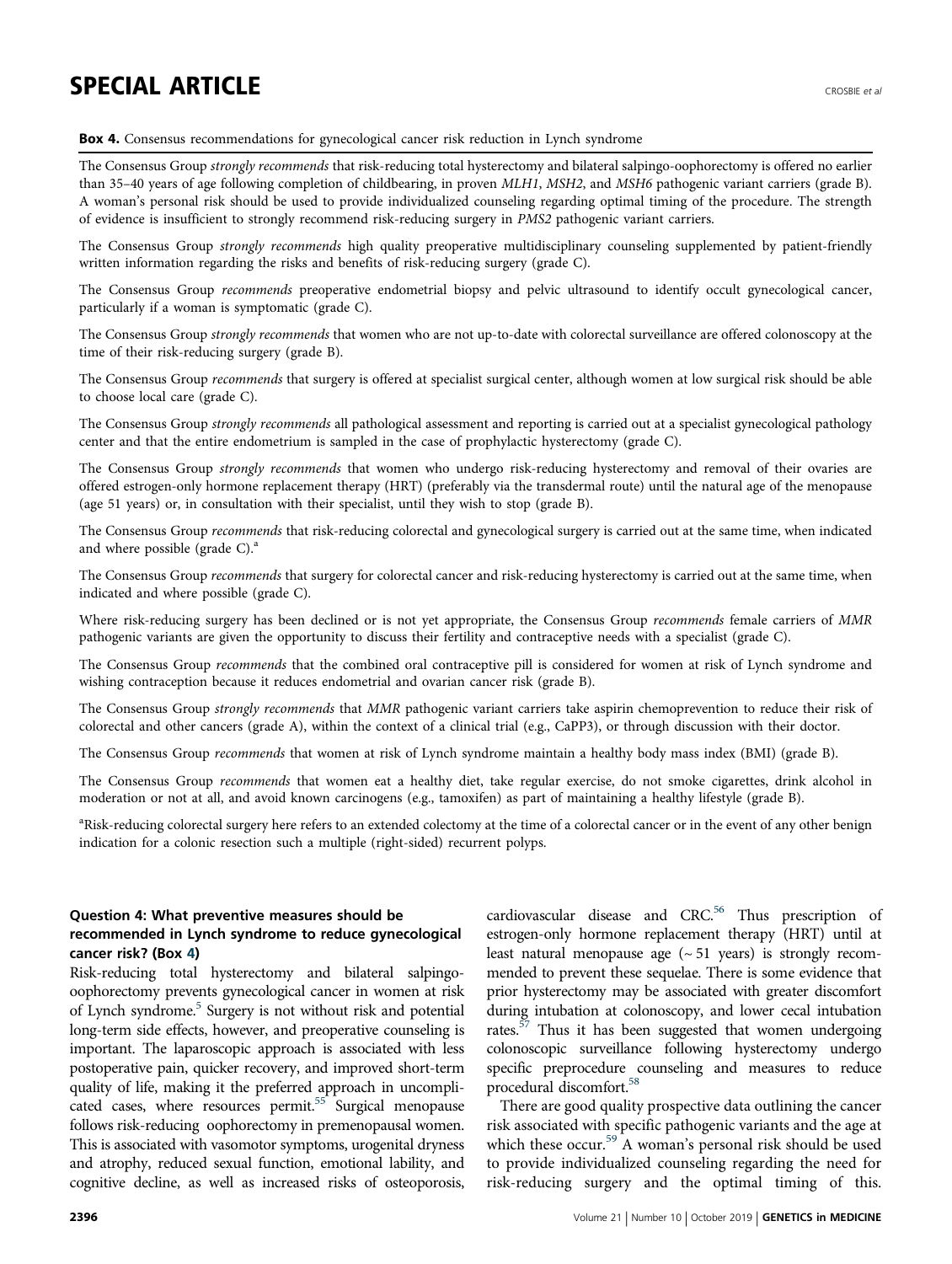According to the Prospective Lynch Syndrome Database (PLSD; [http://www.lscarisk.org\)](http://www.lscarisk.org), the lifetime risk of EC in women with MSH2, MLH1, and MSH6 pathogenic variants is 57%, 43%, and 46%, respectively. The cumulative risk of EC at 40 years of age is 2%, 3%, and 0%, respectively. Lifetime risk for OC in women with MSH2, MLH1, and MSH6 pathogenic variants is 17%, 10%, and 13%, respectively. The cumulative risk of OC at 40 years of age is 4%, 3%, and 4%, respectively.<sup>[59](#page-9-0)</sup> Thus MSH6 pathogenic variant carriers may consider undergoing risk-reducing surgery after the age of 40 years, while women with pathogenic variants in either MSH2 or MLH1 may consider risk-reducing surgery at around 35 years of age assuming their childbearing is complete.<sup>60</sup> Risk-reducing surgery at 40 years of age is a cost-effective strategy. $61$  The risk of gynecological cancer in PMS2 carriers is low; however, patient representatives with PMS2 pathogenic variants felt strongly that they should be offered risk-reducing surgery alongside other women with Lynch syndrome.<sup>[59](#page-9-0)</sup>

There is limited evidence as to how reproductive and lifestyle factors impact on gynecological cancer risk in Lynch syndrome. One study suggested that hormonal influences do modulate cancer risk, however. In addition to combined oral contraceptives, progestin-only methods (pills, injectable, implants, or intrauterine system [IUS]) may protect, but there is little supporting evidence.<sup>[62](#page-9-0)</sup> The POET trial looked to explore the use of the IUS for the prevention of EC in women with Lynch syndrome. This trial closed due to poor recruitment without results. Another study showed an antiproliferative effect of exogenous progesterone on the endometrium of women with Lynch syndrome, suggesting that these agents could be useful for the chemoprevention of  $EC<sup>63</sup>$  $EC<sup>63</sup>$  $EC<sup>63</sup>$  Exogenous hormones may also protect against CRC.<sup>[64](#page-9-0)</sup>

Aspirin reduces incidence of Lynch syndrome–associated EC and other cancers.<sup>65</sup> The main toxic effects of aspirin are gastrointestinal. Major gastrointestinal bleeds (those requiring transfusion) are increased in aspirin-takers with an odds ratio (OR) of 1.5–2 (ref.  $<sup>66</sup>$ ). However, the absolute rates are small</sup> and mainly affect older individuals. Because gastrointestinal toxicity is dose dependent, the optimal dose for cancer risk reduction is being explored through the CaPP3 study of 100 mg, 300 mg, or 600 mg/day [\(http://www.capp3.org/](http://www.capp3.org/)).

Smoking, alcohol use, and increased BMI may increase the risk of CRC in individuals with Lynch syndrome; however, the impact of lifestyle factors on gynecological cancer risk is unknown. Aspirin may "normalize" EC risk in obese women with Lynch syndrome.<sup>67</sup> Despite lack of robust evidence, women are advised to eat a healthy diet, avoid obesity, take regular exercise, avoid smoking, only drink alcohol in moderation, and avoid known carcinogens as part of maintaining healthy lifestyles.

### **DISCUSSION**

This is the first gynecology-focused internationally agreedupon clinical guideline for the care of women with or at risk of Lynch syndrome.

## CROSBIE et al. **SPECIAL ARTICLE**

Our key recommendations are as follows: (1) all stakeholders should be informed of the impact of Lynch syndrome on gynecological cancer risk; (2) systems should be established to screen for Lynch syndrome in women with endometrial cancer; (3) women at risk of Lynch syndrome should be offered risk-reducing hysterectomy with bilateral salpingo-oophorectomy, at a time appropriate to them; and (4) further research is required to establish the value of gynecological cancer surveillance in Lynch syndrome and to explore other key areas where there is currently deficient evidence to define appropriate standards of care. Screening for Lynch syndrome is only recommended if effective management exists to benefit those who screen positive.

The strength of our guidance comes from the broad and expert medical specialty representation that forms our Consensus Group. All relevant stakeholders, including patients and patient advocates, were given equal voice during discussion. Despite different perspectives and expertise, we were able to achieve a consensus view on topics of international importance. By focusing solely on the gynecological aspects of Lynch syndrome, we were able to provide the most comprehensive guidelines yet for the empowerment of both clinicians and patients. This was all achieved without corporate sponsorship.

The major limitation of our work is the lack of robust evidence on which to base our discussions and recommendations. It is hoped that these guidelines will provide the muchneeded impetus to inspire researchers and funders to undertake and commission high quality research to fill these gaps in our understanding.

### SUPPLEMENTARY INFORMATION

The online version of this article [\(https://doi.org/10.1038/s41436-](https://doi.org/10.1038/s41436-019-0489-y) [019-0489-y\)](https://doi.org/10.1038/s41436-019-0489-y) contains supplementary material, which is available to authorized users.

## ACKNOWLEDGEMENTS

We would like to acknowledge Laura Gordon, Christine Brown, and Angela Cooke from the University of Manchester, UK for the administrative support they provided for the Consensus meeting. E.J.C. was supported through a National Institute for Health Research (NIHR) Clinician Scientist Award (NIHR-CS-012–009), N. A.J.R. was supported through a Medical Research Council (MRC) Doctoral Research Fellowship (MR/M018431/1), and D.G.E is an NIHR Senior Investigator (NF-SI- 0513–10076). E.J.C. and D.G.E are supported by the NIHR Manchester Biomedical Research Centre (IS-BRC-1215–20007). Researchers at University College London are supported by the NIHR Biomedical Research Centre at University College London Hospitals NHS Foundation Trust and University College London. This article presents independent research funded by the NIHR and MRC. The views expressed are those of the authors and not necessarily those of the MRC, NHS, NIHR, or the Department of Health.

## **DISCLOSURE**

The authors declare no conflicts of interest.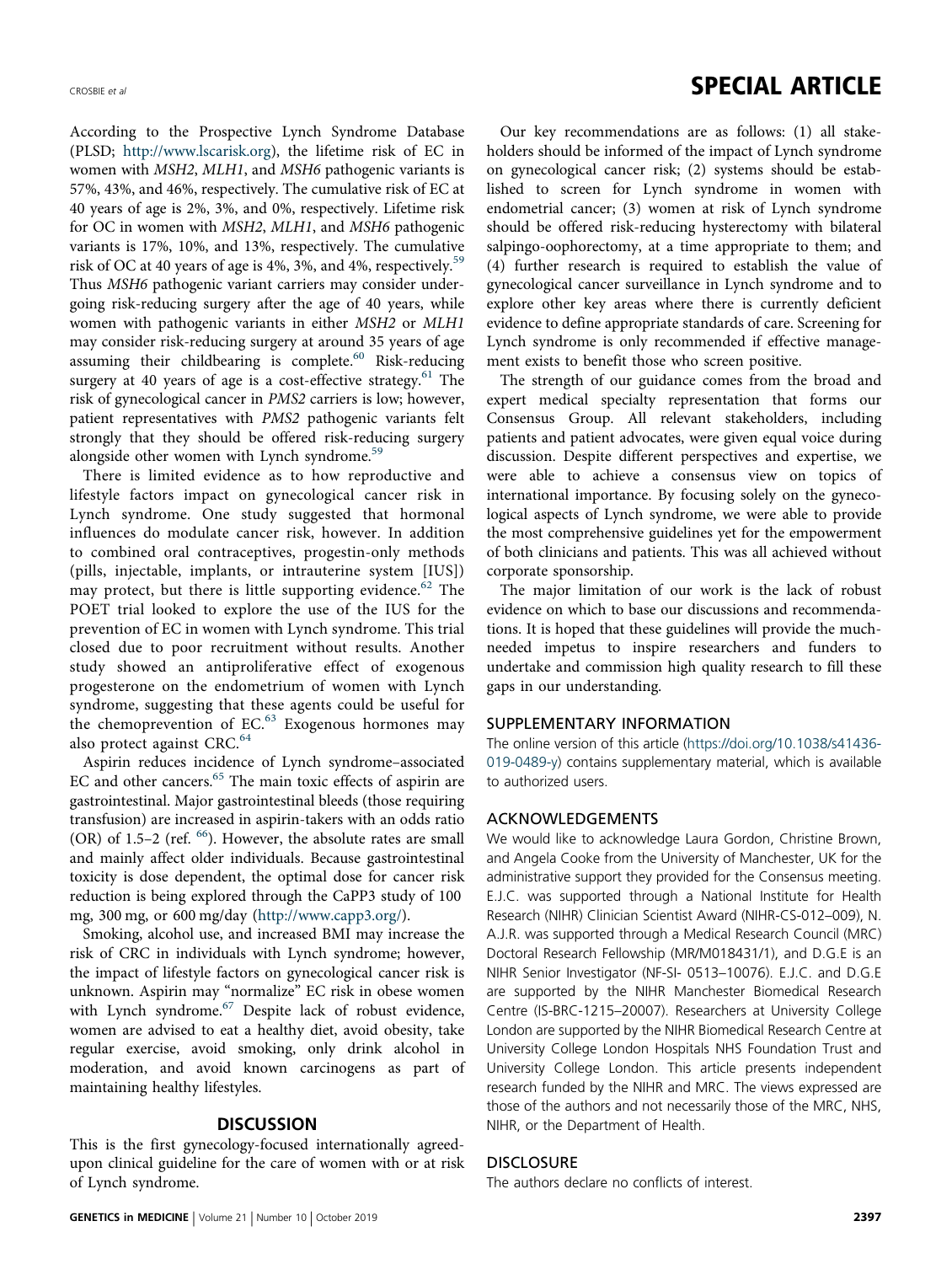## <span id="page-8-0"></span>SPECIAL ARTICLE AND RESERVED AND RESERVED FOR A SUBSECTED AND RECONNECTED AND RECONNECTED AND RECONNECTED AND RECONNECTED AND RECONNECTED AND RECONNECTED AND RECONNECTED AND RECONNECTED AND RECONNECTED AND RELATIONSHIP OF

Publisher's note: Springer Nature remains neutral with regard to jurisdictional claims in published maps and institutional affiliations.

#### **REFERENCES**

- 1. Lynch HT, Lynch PM, Lanspa SJ, Snyder CL, Lynch JF, Boland CR. Review of the Lynch syndrome: history, molecular genetics, screening, differential diagnosis, and medicolegal ramifications. Clin Genet. 2009;76:1–18.
- 2. Lu KH, Dinh M, Kohlmann W, et al. Gynecologic cancer as a "sentinel cancer" for women with hereditary nonpolyposis colorectal cancer syndrome. Obstet Gynecol. 2005;105:569–574.
- 3. Møller P, Seppälä T, Bernstein I, et al. Cancer incidence and survival in Lynch syndrome patients receiving colonoscopic and gynaecological surveillance: first report from the prospective Lynch syndrome database. Gut. 2017;66:464–472.
- 4. Burn J, Gerdes A-M, Macrae F, et al. Long-term effect of aspirin on cancer risk in carriers of hereditary colorectal cancer: an analysis from the CAPP2 randomised controlled trial. Lancet. 2011;378:2081–2087.
- 5. Schmeler KM, Lynch HT, Chen L-M, et al. Prophylactic surgery to reduce the risk of gynecologic cancers in the Lynch syndrome. N Engl J Med. 2006;354:261–269.
- 6. Le DT, Uram JN, Wang H, et al. PD-1 blockade in tumors with mismatchrepair deficiency. N Engl J Med. 2015;372:2509–2520.
- 7. Ryan NAJ, Blake D, Cabrera-Dandy M, Glaire MA, Evans DG, Crosbie EJ. The prevalence of Lynch syndrome in women with endometrial cancer: a systematic review protocol. Syst Rev. 2018;7:121
- 8. Hampel H, la Chapelle de A. The search for unaffected individuals with Lynch syndrome: do the ends justify the means? Cancer Prev Res (Phila). 2011;4:1–5.
- 9. Moreira L, Balaguer F, Lindor N, et al. Identification of Lynch syndrome among patients with colorectal cancer. JAMA. 2012;308:1555–1565.
- 10. The National Institute for Health and Care Excellence. Molecular testing strategies for Lynch syndrome in people with colorectal cancer. Diagn Guidel. 2017;27:1–37. <https://www.nice.org.uk/guidance/dg27>
- 11. Mills AM, Liou S, Ford JM, Berek JS, Pai RK, Longacre TA. Lynch syndrome screening should be considered for all patients with newly diagnosed endometrial cancer. Am J Surg Pathol. 2014;38:1501–1509.
- Hampel H, Frankel W, Panescu J, et al. Screening for Lynch syndrome (hereditary nonpolyposis colorectal cancer) among endometrial cancer patients. Cancer Res. 2006;66:7810–7817.
- 13. Syngal S, Fox EA, Eng C, Kolodner RD, Garber JE. Sensitivity and specificity of clinical criteria for hereditary non-polyposis colorectal cancer associated mutations in MSH2 and MLH1. J Med Genet. 2000;37: 641–645.
- 14. Barnetson RA, Tenesa A, Farrington SM, et al. Identification and survival of carriers of mutations in DNA mismatch-repair genes in colon cancer. N Engl J Med. 2006;354:2751–2763.
- 15. Chen S, Wang W, Lee S, et al. Prediction of germline mutations and cancer risk in the Lynch syndrome. JAMA. 2006;296:1479–1487.
- 16. Kastrinos F, Uno H, Ukaegbu C, et al. Development and Validation of the PREMM5 Model for Comprehensive Risk Assessment of Lynch Syndrome. J Clin Oncol. 2017:JCO2016696120.
- 17. Sjursen W, Haukanes BI, Grindedal EM, et al. Current clinical criteria for Lynch syndrome are not sensitive enough to identify MSH6 mutation carriers. J Med Genet. 2010;47:579–585.
- 18. Lu HK, Broaddus RR. Gynecologic cancers in Lynch syndrome/HNPCC. Fam Cancer. 2005;4:249–254.
- 19. Lu KH, Schorge JO, Rodabaugh KJ, et al. Prospective determination of prevalence of Lynch syndrome in young women with endometrial cancer. J Clin Oncol. 2007;25:5158–5164.
- 20. Greenson JK, Bonner JD, Ben-Yzhak O, et al. Phenotype of microsatellite unstable colorectal carcinomas: well-differentiated and focally mucinous tumors and the absence of dirty necrosis correlate with microsatellite instability. Am J Surg Pathol. 2003;27:563–570.
- 21. Chui MH, Ryan P, Radigan J, et al. The histomorphology of Lynch syndrome-associated ovarian carcinomas toward a subtype-specific screening strategy. Am J Surg Pathol. 2014;38:1173–1181.
- 22. Ryan NAJ, Evans DG, Green K, Crosbie EJ. Pathological features and clinical behavior of Lynch syndrome-associated ovarian cancer. Gynecol Oncol. 2017;0:491–495.
- 23. Soliman PT, Slomovitz BM, Broaddus RR, et al. Synchronous primary cancers of the endometrium and ovary: a single institution review of 84 cases. Gynecol Oncol. 2004;94:456–462.
- 24. Capoluongo E, Ellison G, López-Guerrero JA, et al. Guidance statement on BRCA1/2 tumor testing in ovarian cancer patients. Semin Oncol. 2017;44:187–197.
- 25. Vergote I, Banerjee S, Gerdes A-M, et al. Current perspectives on recommendations for BRCA genetic testing in ovarian cancer patients. Eur J Cancer. 2016;69:127–134.
- 26. Westin SN, Lacour RA, Urbauer DL, et al. Carcinoma of the lower uterine segment: a newly described association with Lynch syndrome. J Clin Oncol. 2008;26:5965–5971.
- 27. Le DT, Durham JN, Smith KN, et al. Mismatch repair deficiency predicts response of solid tumors to PD-1 blockade. Science. 2017;357: 409–413.
- 28. Richman SD, Fairley J, Butler R, Deans ZC. RAS screening in colorectal cancer: a comprehensive analysis of the results from the UK NEQAS colorectal cancer external quality assurance schemes (2009–16). Virchows Arch. 2017;471:721–729.
- 29. Foley AR, Donkervoort S, Bönnemann CG. Next-generation sequencing still needs our generation's clinicians. Neurol Genet. 2015;1:e13.
- 30. Vaughn CP, Hart KJ, Samowitz WS, Swensen JJ. Avoidance of pseudogene interference in the detection of 3′ deletions in PMS2. Hum Mutat. 2011;32:1063–1071.
- 31. Stewart A PhD. Genetic Testing Strategies in Newly Diagnosed Endometrial Cancer Patients Aimed at Reducing Morbidity or Mortality from Lynch Syndrome in the Index Case or Her Relatives. PLoS Curr. 2013. Accessed 25 March 2019 [https://doi.org/10.1371/currents.](https://doi.org/10.1371/currents.eogt.b59a6e84f27c536e50db4e46aa26309c) [eogt.b59a6e84f27c536e50db4e46aa26309c.](https://doi.org/10.1371/currents.eogt.b59a6e84f27c536e50db4e46aa26309c)
- 32. Stelloo E, Jansen AML, Osse EM, et al. Practical guidance for mismatch repair-deficiency testing in endometrial cancer. Ann Oncol. 2017;28: 96–102.
- 33. Miyaki M, Konishi M, Tanaka K, et al. Germline mutation of MSH6 as the cause of hereditary nonpolyposis colorectal cancer. Nat Genet. 1997;17:271–272.
- 34. Cancer Genome Atlas Research Network, et al. Integrated genomic characterization of endometrial carcinoma. Nature. 2013;497:67–73.
- 35. Mercado RC, Hampel H, Kastrinos F, et al. Performance of PREMM(1,2,6), MMRpredict, and MMRpro in detecting Lynch syndrome among endometrial cancer cases. Genet Med. 2012;14:670–680.
- 36. Berends MJW, Wu Y, Sijmons RH, et al. Toward new strategies to select young endometrial cancer patients for mismatch repair gene mutation analysis. J Clin Oncol. 2003;21:4364–4370.
- 37. Resnick KE, Hampel H, Fishel R, Cohn DE. Current and emerging trends in Lynch syndrome identification in women with endometrial cancer. Gynecol Oncol. 2009;114:128–134.
- 38. Goodfellow PJ, Billingsley CC, Lankes HA, et al. Combined microsatellite instability, MLH1 methylation analysis, and immunohistochemistry for Lynch syndrome screening in endometrial cancers from GOG210: an NRG Oncology and Gynecologic Oncology Group study. J Clin Oncol. 2015;33:4301–4308.
- 39. Herman JG, Graff JR, Myöhänen S, Nelkin BD, Baylin SB. Methylationspecific PCR: a novel PCR assay for methylation status of CpG islands. Proc Natl Acad Sci USA. 1996;93:9821–9826.
- 40. Snowsill T, Coelho H, Huxley N, et al. Molecular testing for Lynch syndrome in people with colorectal cancer: systematic reviews and economic evaluation. Health Technol Assess. 2017;21:1–238.
- 41. Metcalf AM, Spurdle AB. Endometrial tumour BRAF mutations and MLH1 promoter methylation as predictors of germline mismatch repair gene mutation status: a literature review. Fam Cancer. 2013;13:  $1 - 12$
- 42. Mojtahed A, Schrijver I, Ford JM, Longacre TA, Pai RK. A two-antibody mismatch repair protein immunohistochemistry screening approach for colorectal carcinomas, skin sebaceous tumors, and gynecologic tract carcinomas. Mod Pathol. 2011;24:1004–1014.
- 43. Torlakovic EE, Cheung CC, D'Arrigo C, et al. Evolution of quality assurance for clinical immunohistochemistry in the era of precision medicine. Part 3: technical validation of immunohistochemistry (IHC) assays in clinical IHC laboratories. Appl Immunohistochem Mol Morphol. 2017;25:151–159.
- 44. Modica I, Soslow RA, Black D, Tornos C, Kauff N, Shia J. Utility of immunohistochemistry in predicting microsatellite instability in endometrial carcinoma. Am J Surg Pathol. 2007;31:744–751.
- 45. Kamat N, Khidhir MA, Hussain S, Alashari MM, Rannug U. Chemotherapy induced microsatellite instability and loss of heterozygosity in chromosomes 2, 5, 10, and 17 in solid tumor patients. Cancer Cell Int. 2014;14:118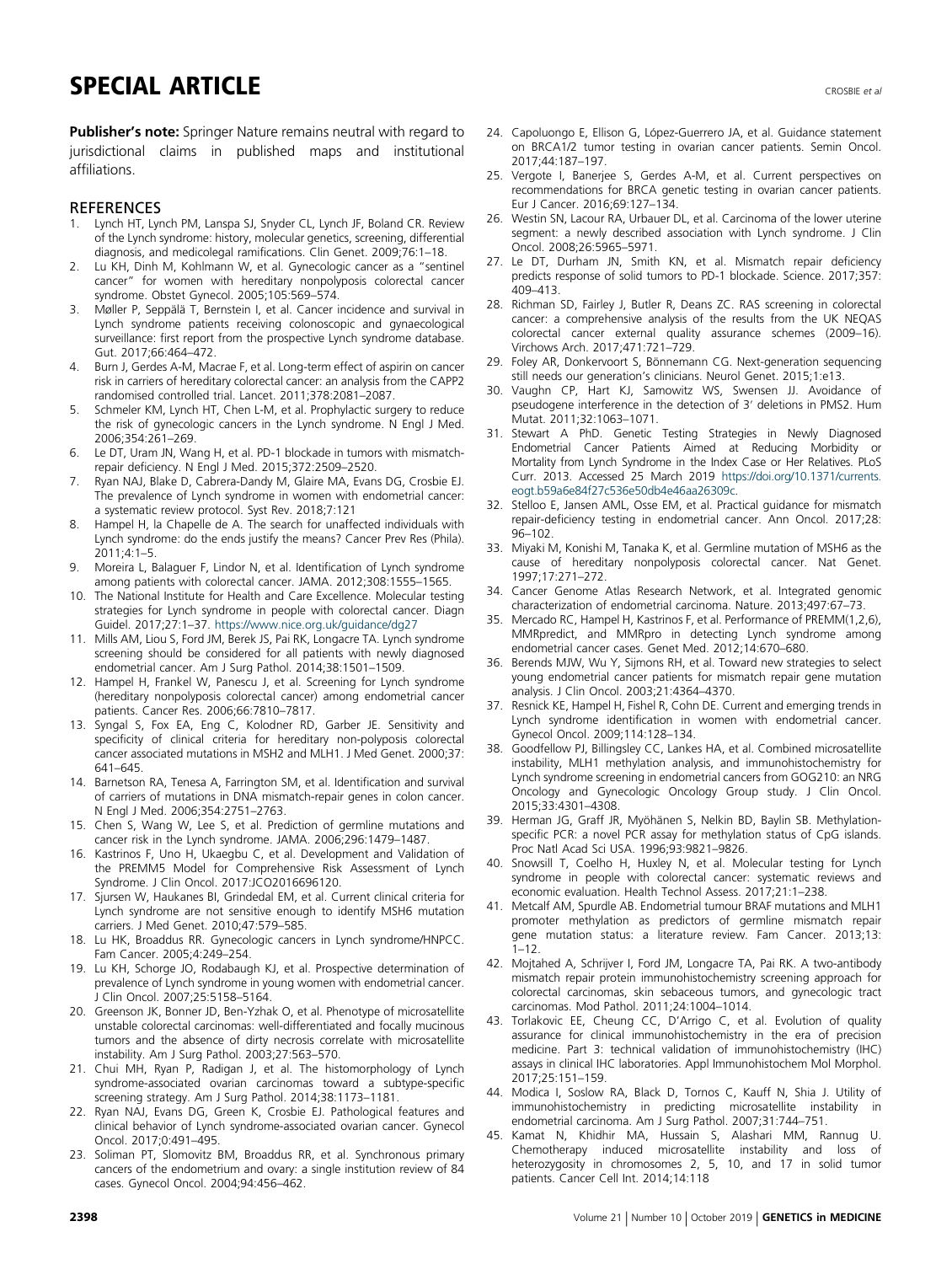# <span id="page-9-0"></span>CROSBIE et al. **SPECIAL ARTICLE**

- 46. Auranen A, Joutsiniemi T. A systematic review of gynecological cancer surveillance in women belonging to hereditary nonpolyposis colorectal cancer (Lynch syndrome) families. Acta Obstet Gynecol Scand. 2011;90: 437–444.
- 47. Renkonen-Sinisalo L, Bützow R, Leminen A, Lehtovirta P, Mecklin J-P, Järvinen HJ. Surveillance for endometrial cancer in hereditary nonpolyposis colorectal cancer syndrome. Int J Cancer. 2007;120:821–824.
- 48. Ketabi Z, Gerdes A-M, Mosgaard B, Ladelund S, Bernstein I. The results of gynecologic surveillance in families with hereditary nonpolyposis colorectal cancer. Gynecol Oncol. 2014;133:526–530.
- 49. Morice P, Leary A, Creutzberg C, Abu-Rustum N, Daraï E. Endometrial cancer. Lancet. 2016;387:1094–1108.
- 50. Funston G, O'Flynn H, Ryan NAJ, Hamilton W, Crosbie EJ. Recognizing gynecological cancer in primary care: risk factors, red flags, and referrals. Adv Ther. 2018;35:577–589.
- 51. Jacobs IJ, Menon U, Ryan A, et al. Ovarian cancer screening and mortality in the UK Collaborative Trial of Ovarian Cancer Screening (UKCTOCS): a randomised controlled trial. Lancet. 2016;387:945–956.
- 52. Buys SS, Partridge E, Black A, et al. Effect of screening on ovarian cancer mortality: the Prostate, Lung, Colorectal and Ovarian (PLCO) Cancer Screening Randomized Controlled Trial. JAMA. 2011;305:2295–2303.
- 53. Rosenthal AN, Fraser LSM, Philpott S, et al. Evidence of stage shift in women diagnosed with ovarian cancer during Phase II of the United Kingdom Familial Ovarian Cancer Screening Study. J Clin Oncol. 2017; 35:1411
- 54. Ryan NAJ, Bolton J, McVey RJ, Evans DG, Crosbie EJ. BRCA and Lynch syndrome-associated ovarian cancers behave differently. Gynecol Oncol Rep. 2017;22:108–109.
- 55. Garry R, Fountain J, Mason S, et al. The eVALuate study: two parallel randomised trials, one comparing laparoscopic with abdominal hysterectomy, the other comparing laparoscopic with vaginal hysterectomy. BMJ. 2004;328:129.
- 56. Rymer J, Morris EP. Extracts from 'clinical evidence': menopausal symptoms. BMJ. 2000;321:1516–1519.
- 57. Clancy C, Burke JP, Chang KH, Coffey JC. The effect of hysterectomy on colonoscopy completion: a systematic review and meta-analysis. Dis Colon Rectum. 2014;57:1317–1323.
- 58. Dyson JK, Mason JM, Rutter MD. Prior hysterectomy and discomfort during colonoscopy: a retrospective cohort analysis. Endoscopy. 2014;46:493–498.
- 59. Møller P, Seppälä TT, Bernstein I, et al. Cancer risk and survival inpath\_MMRcarriers by gene and gender up to 75 years of age: a report from the Prospective Lynch Syndrome Database. Gut. 2017;67:1306–1316.
- 60. Ryan NAJ, Morris J, Green K, et al. Association of Mismatch Repair Mutation With Age at Cancer Onset in Lynch Syndrome: Implications for Stratified Surveillance Strategies. JAMA Oncol. 2017;3:1702–1706.
- 61. Kwon JS, Sun CC, Peterson SK, et al. Cost-effectiveness analysis of prevention strategies for gynecologic cancers in Lynch syndrome. Cancer. 2008;113:326–335.
- 62. Dashti SG, Chau R, Ouakrim DA, et al. Female hormonal factors and the risk of endometrial cancer in Lynch syndrome. JAMA. 2015;314:61–71.
- 63. Lu KH, Loose DS, Yates MS, et al. Prospective multicenter randomized intermediate biomarker study of oral contraceptive versus Depo-Provera for prevention of endometrial cancer in women with Lynch syndrome. Cancer Prev Res. 2013;6:774–781.
- 64. Chlebowski RT, Wactawski-Wende J, Ritenbaugh C, et al. Estrogen plus progestin and colorectal cancer in postmenopausal women. N Engl J Med. 2009;350:991–1004.
- 65. Rothwell PM, Fowkes FGR, Belch JF, Ogawa H, Warlow CP, Meade TW. Effect of daily aspirin on long-term risk of death due to cancer: analysis of individual patient data from randomised trials. Lancet. 2011;377:31–41.
- 66. Roderick PJ, Wilkes HC, Meade TW. The gastrointestinal toxicity of aspirin: an overview of randomised controlled trials. Br J Clin Pharmacol. 1993;35:219–226.
- 67. Movahedi M, Bishop DT, Macrae F, et al. Obesity, aspirin, and risk of colorectal cancer in carriers of hereditary colorectal cancer: a prospective investigation in the CAPP2 Study. J Clin Oncol. 2015;33:3591–3597.

Open Access This article is licensed under a Creative Commons  $\bigcirc$  $\odot$ Attribution 4.0 International License, which permits use, sharing, adaptation, distribution and reproduction in any medium or format, as long as you give appropriate credit to the original author(s) and the source, provide a link to the Creative Commons license, and indicate if changes were made. The images or other third party material in this article are included in the article's Creative Commons license, unless indicated otherwise in a credit line to the material. If material is not included in the article's Creative Commons license and your intended use is not permitted by statutory regulation or exceeds the permitted use, you will need to obtain permission directly from the copyright holder. To view a copy of this license, visit [http://creativecommons.org/licenses/](http://creativecommons.org/licenses/by/4.0/) [by/4.0/](http://creativecommons.org/licenses/by/4.0/)

© The Author(s) 2019

## Manchester International Consensus Group

Angel Alonso Sanchez<sup>32</sup>, Mark J. Arends<sup>33</sup>, James Bolton<sup>34</sup>, Tjalling Bosse<sup>35</sup>, John Burn<sup>36</sup>, Emma J. Crosbie<sup>37</sup>, David Church<sup>38</sup>, Joanna M. Cornes<sup>8</sup>, Robin Crawford<sup>39</sup>, Karen Donnelly<sup>34</sup>, Diana Eccles<sup>40</sup>, Richard J. Edmondson<sup>37</sup>, D. Gareth Evans<sup>37</sup>, Ian M. Frayling<sup>41</sup>, Sadaf Ghaem-Maghami<sup>42</sup>, Paula Gollop<sup>8</sup>, Selina Goodman<sup>43</sup>, Heather Hampel<sup>44</sup>, Shirley Hodgson<sup>45</sup>, Noah D. Kauff<sup>46</sup>, Henry C. Kitchener<sup>37</sup>, Sarah J. Kitson<sup>37</sup>, Fiona Lalloo<sup>34</sup>, Anne Lowry<sup>34</sup>, Ranjit Manchanda<sup>15</sup>, Raymond F. T. McMahon<sup>34</sup>, Rhona J. McVey<sup>34</sup>, Usha Menon<sup>47</sup>, Tracie Miles<sup>48</sup>, Gabriela Moeslein<sup>49</sup>, Pal Moller<sup>50</sup>, Kevin J. Monahan<sup>17</sup>, Adam Rosenthal<sup>47</sup>, Neil A. J. Ryan<sup>37</sup>, Peter Sasieni<sup>51</sup>, Mourad W. Seif<sup>34</sup>, Pauline Skarrott<sup>52</sup>, Naveena Singh<sup>15</sup>, Tristan M. Snowsill<sup>53</sup>, Robert Steele<sup>54</sup>, Astrid Stormoken<sup>50</sup>, Helen Stringfellow<sup>55</sup>, Marc Tischkowitz<sup>56</sup>, Andrew Wallace<sup>34</sup>, Luciya Whyte<sup>34</sup>, Nafisa Wilkinson<sup>47</sup>, Godfrey Wilson<sup>34</sup>, Jo Wilson<sup>34</sup> and Nick Wood<sup>55</sup>

<sup>&</sup>lt;sup>1</sup> Division of Cancer Sciences, Faculty of Biology, Medicine and Health, University of Manchester, St Mary's Hospital, Manchester, UK. <sup>2</sup>Directorate of Gynaecology, St Mary's Hospital, Manchester University NHS Foundation Trust, Manchester Academic Health Science Centre, Manchester, UK. <sup>3</sup>Prevention Early Detection Theme, NIHR Biomedical Research Centre, The Christie NHS Foundation Trust, Manchester, UK. <sup>4</sup>Division of Evolution and Genomic Medicine, University of Manchester, St Mary's Hospital, Manchester, UK. <sup>5</sup>Division of Pathology & Centre for Comparative Pathology, Cancer Research UK Edinburgh Centre, Institute of